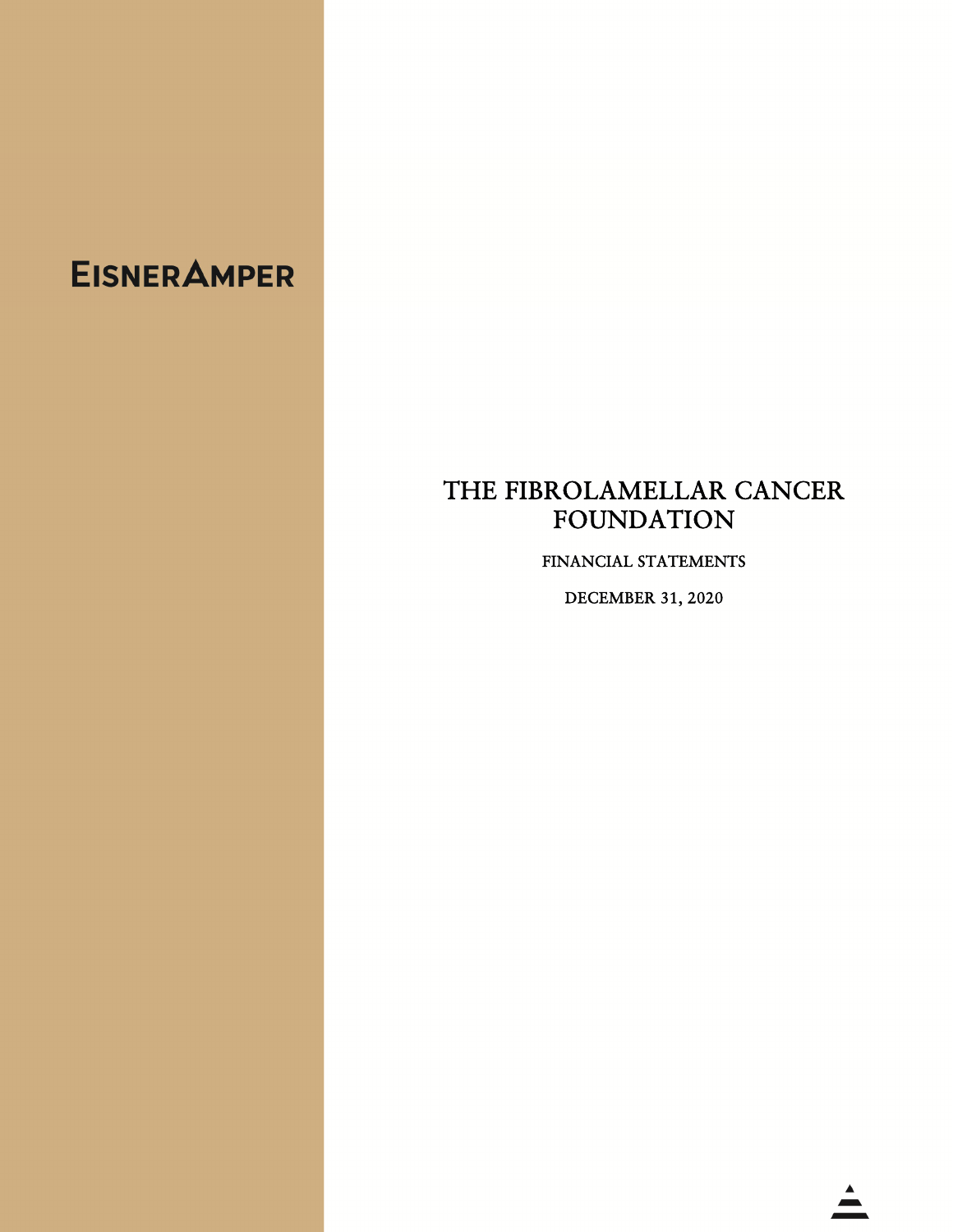### **Contents**

|                                                                       | Page   |
|-----------------------------------------------------------------------|--------|
| <b>Independent Auditors' Report</b>                                   |        |
| <b>Financial Statements</b>                                           |        |
| Statement of financial position as of December 31, 2020               | 2      |
| Statement of activities for the year ended December 31, 2020          | 3      |
| Statement of functional expenses for the year ended December 31, 2020 | 4      |
| Statement of cash flows for the year ended December 31, 2020          | 5      |
| Notes to financial statements                                         | ճ - 11 |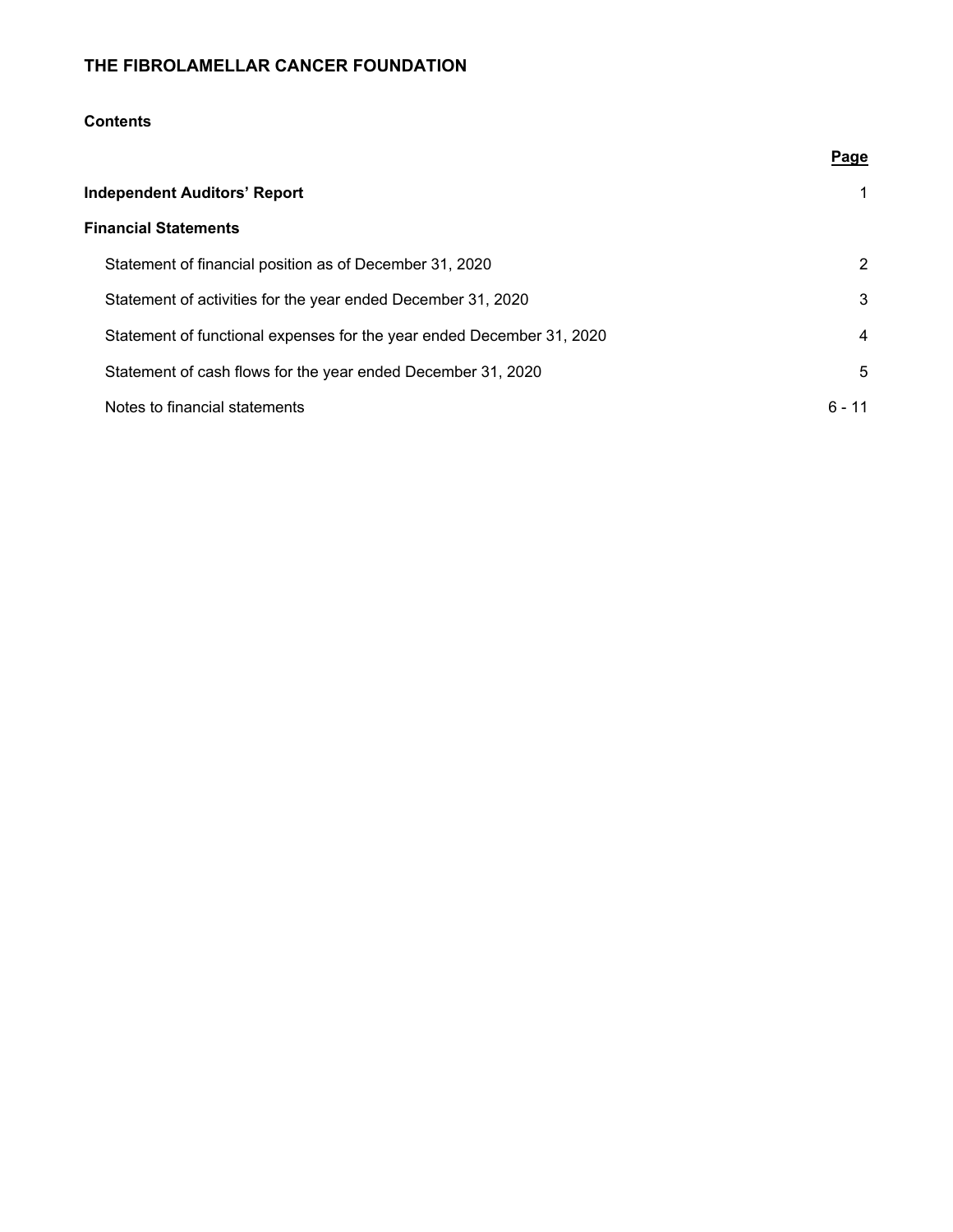# **EISNER AMPER**

#### **INDEPENDENT AUDITORS' REPORT**

To the Board of Directors of The Fibrolamellar Cancer Foundation

#### **Report on the Financial Statements**

We have audited the accompanying financial statements of The Fibrolamellar Cancer Foundation (the "Foundation"), which comprise the statement of financial position as of December 31, 2020, and the related statements of activities, functional expenses, and cash flows, for the year then ended, and the related notes to the financial statements.

#### *Management's Responsibility for the Financial Statements*

Management is responsible for the preparation and fair presentation of these financial statements in accordance with accounting principles generally accepted in the United States of America; this includes the design, implementation, and maintenance of internal control relevant to the preparation and fair presentation of financial statements that are free from material misstatement, whether due to fraud or error.

#### *Auditor's Responsibility*

Our responsibility is to express an opinion on these financial statements based on our audit. We conducted our audit in accordance with auditing standards generally accepted in the United States of America. Those standards require that we plan and perform the audit to obtain reasonable assurance about whether the financial statements are free from material misstatement.

An audit involves performing procedures to obtain audit evidence about the amounts and disclosures in the financial statements. The procedures selected depend on the auditor's judgment, including the assessment of the risks of material misstatement of the financial statements, whether due to fraud or error. In making those risk assessments, the auditor considers internal control relevant to the organization's preparation and fair presentation of the financial statements in order to design audit procedures that are appropriate in the circumstances, but not for the purpose of expressing an opinion on the effectiveness of the organization's internal control. Accordingly, we express no such opinion. An audit also includes evaluating the appropriateness of accounting policies used and the reasonableness of significant accounting estimates made by management, as well as evaluating the overall presentation of the financial statements.

We believe that the audit evidence we have obtained is sufficient and appropriate to provide a basis for our audit opinion.

#### *Opinion*

In our opinion, the financial statements referred to above present fairly, in all material respects, the financial position of The Fibrolamellar Cancer Foundation as of December 31, 2020, and the changes in its net assets and its cash flows for the year then ended in accordance with accounting principles generally accepted in the United States of America.

isnerfmper LLP

EISNERAMPER LLP Iselin, New Jersey October 27, 2021



"EisnerAmper" is the brand name under which EisnerAmper LLP and Eisner Advisory Group LLC provide professional services. EisnerAmper LLP and Eisner Advisory Group LLC are independently owned firms that practice in an alternative practice structure in accordance with the AICPA Code of Professional Conduct and applicable law, regulations and professional standards. EisnerAmper LLP is a licensed CPA firm that provides attest services, and Eisner Advisory Group LLC and its subsidiary entities provide tax and business consulting services. Eisner Advisory Group LLC and its subsidiary entities are not licensed CPA firms.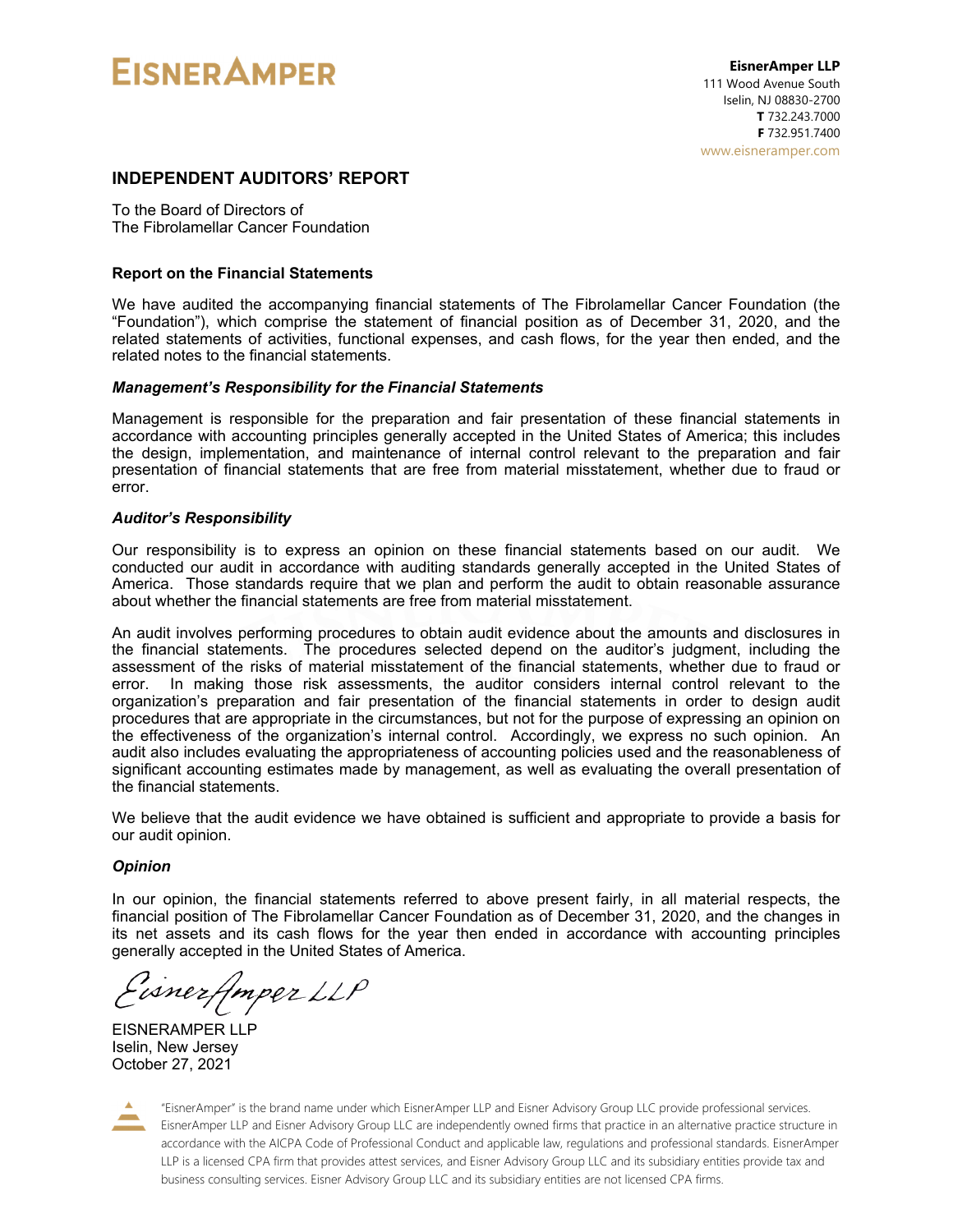#### **Statement of Financial Position December 31, 2020**

| <b>ASSETS</b>                                   |    |           |
|-------------------------------------------------|----|-----------|
| Cash and cash equivalents                       | \$ | 1,836,850 |
| Investments                                     |    | 3,556,517 |
| Other receivables                               |    | 95        |
| Equipment, net                                  |    | 2,220     |
| <b>Total assets</b>                             | S  | 5,395,682 |
| <b>LIABILITIES</b>                              |    |           |
| Accounts payable and accrued expenses           |    | 84,045    |
| Due to related party                            |    | 8,925     |
| Grants payable                                  |    | 1,747,666 |
| <b>Total liabilities</b>                        |    | 1,840,636 |
| Contingency and other uncertaintiy (see Note K) |    |           |
| <b>NET ASSETS</b>                               |    |           |
| Without donor restrictions                      |    | 3,146,984 |
| With donor restrictions                         |    | 408,062   |
| Total net assets                                |    | 3,555,046 |
| Total liabilities and net assets                | \$ | 5,395,682 |
|                                                 |    |           |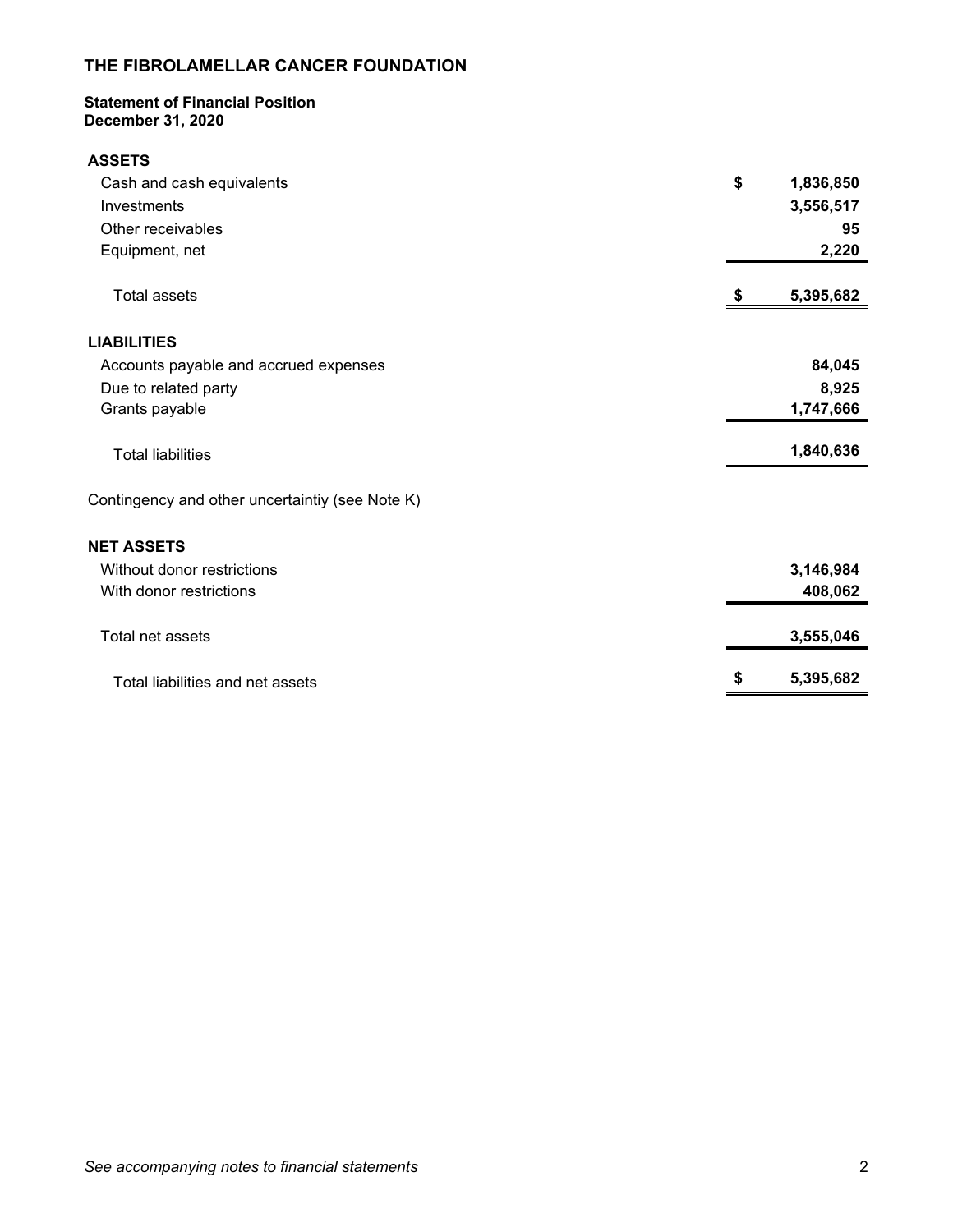#### **Statement of Activities Year Ended December 31, 2020**

|                                        | <b>Without Donor</b><br><b>Restrictions</b> |               | <b>With Donor</b><br><b>Restrictions</b> | <b>Total</b> |            |
|----------------------------------------|---------------------------------------------|---------------|------------------------------------------|--------------|------------|
| <b>Revenues:</b>                       |                                             |               |                                          |              |            |
| Contributions                          | \$                                          | 1,373,453     | \$<br>465,000                            | \$           | 1,838,453  |
| Investment income, net                 |                                             | 183,048       |                                          |              | 183,048    |
| In-kind contributions                  |                                             | 47,000        |                                          |              | 47,000     |
| Net assets released from restrictions  |                                             | 56,938        | (56, 938)                                |              |            |
| <b>Total revenues</b>                  |                                             | 1,660,439     | 408,062                                  |              | 2,068,501  |
| <b>Expenses:</b>                       |                                             |               |                                          |              |            |
| Grants for research                    |                                             | 1,930,966     |                                          |              | 1,930,966  |
| Compensation                           |                                             | 505,425       |                                          |              | 505,425    |
| Outside services                       |                                             | 153,823       |                                          |              | 153,823    |
| Research                               |                                             | 49,626        |                                          |              | 49,626     |
| Accounting and administrative services |                                             | 47,000        |                                          |              | 47,000     |
| Miscellaneous                          |                                             | 101,775       |                                          |              | 101,775    |
| Total expenses                         |                                             | 2,788,615     |                                          |              | 2,788,615  |
| Change in net assets                   |                                             | (1, 128, 176) | 408,062                                  |              | (720, 114) |
| Net assets, beginning of year          |                                             | 4,275,160     |                                          |              | 4,275,160  |
| Net assets, end of year                | \$                                          | 3,146,984     | \$<br>408,062                            | \$           | 3,555,046  |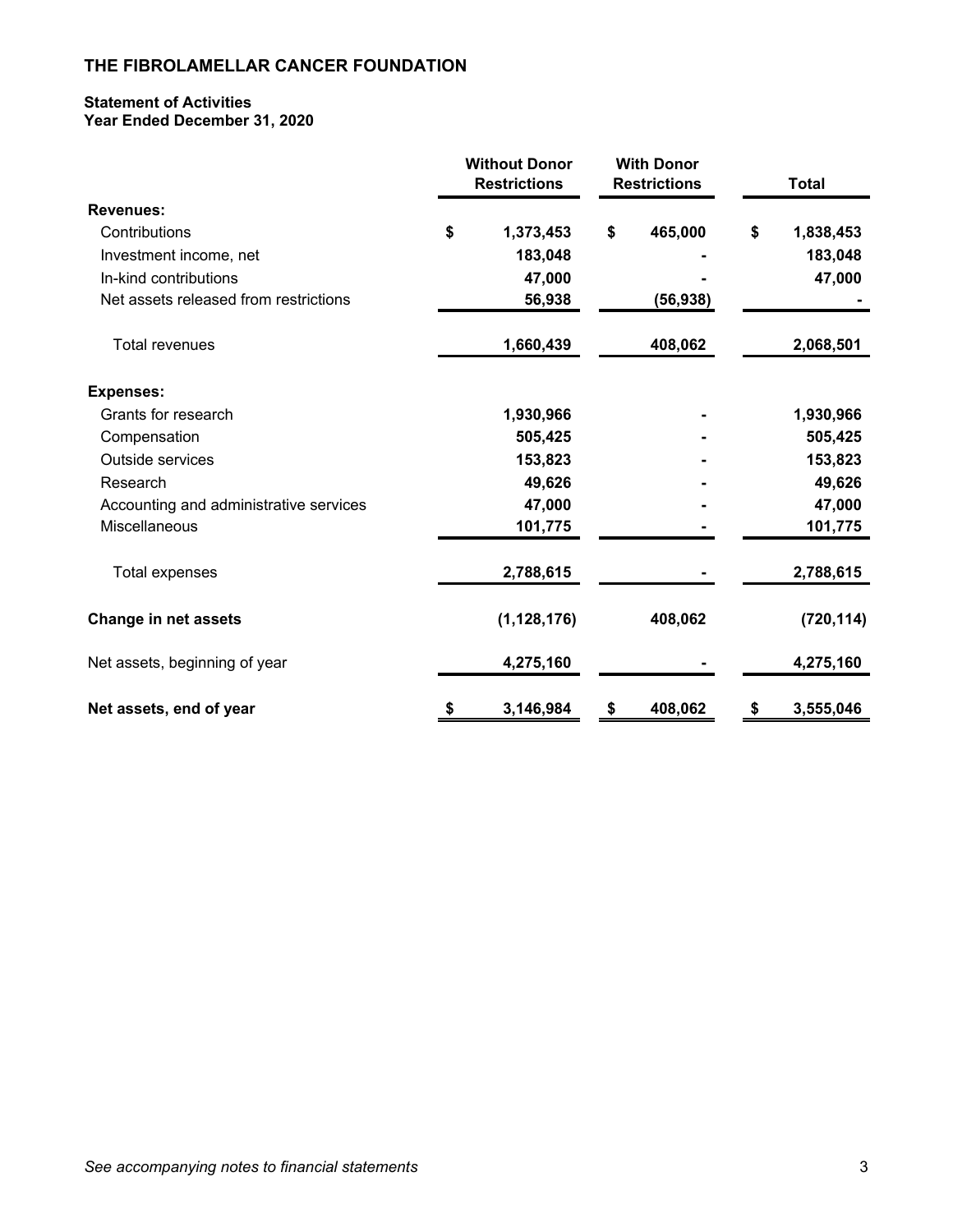#### **Statement of Functional Expenses Year Ended December 31, 2020**

|                                        | Program<br><b>Services</b>              | <b>Supporting Services</b>       |                    |    |              |
|----------------------------------------|-----------------------------------------|----------------------------------|--------------------|----|--------------|
|                                        | <b>Awareness and</b><br><b>Research</b> | <b>Management</b><br>and General | <b>Fundraising</b> |    | <b>Total</b> |
| Grants for research                    | \$<br>1,930,966                         | \$                               | \$                 | \$ | 1,930,966    |
| Compensation                           | 209,300                                 | 296,125                          |                    |    | 505,425      |
| <b>Outside Services</b>                | 121,223                                 | 32,600                           |                    |    | 153,823      |
| Research                               | 49,626                                  |                                  |                    |    | 49,626       |
| Accounting and administrative services |                                         | 47,000                           |                    |    | 47,000       |
| Miscellaneous                          | 18,734                                  | 44,896                           | 38,145             |    | 101,775      |
|                                        | \$<br>2.329.849                         | \$<br>420.621                    | \$<br>38.145       | S  | 2,788,615    |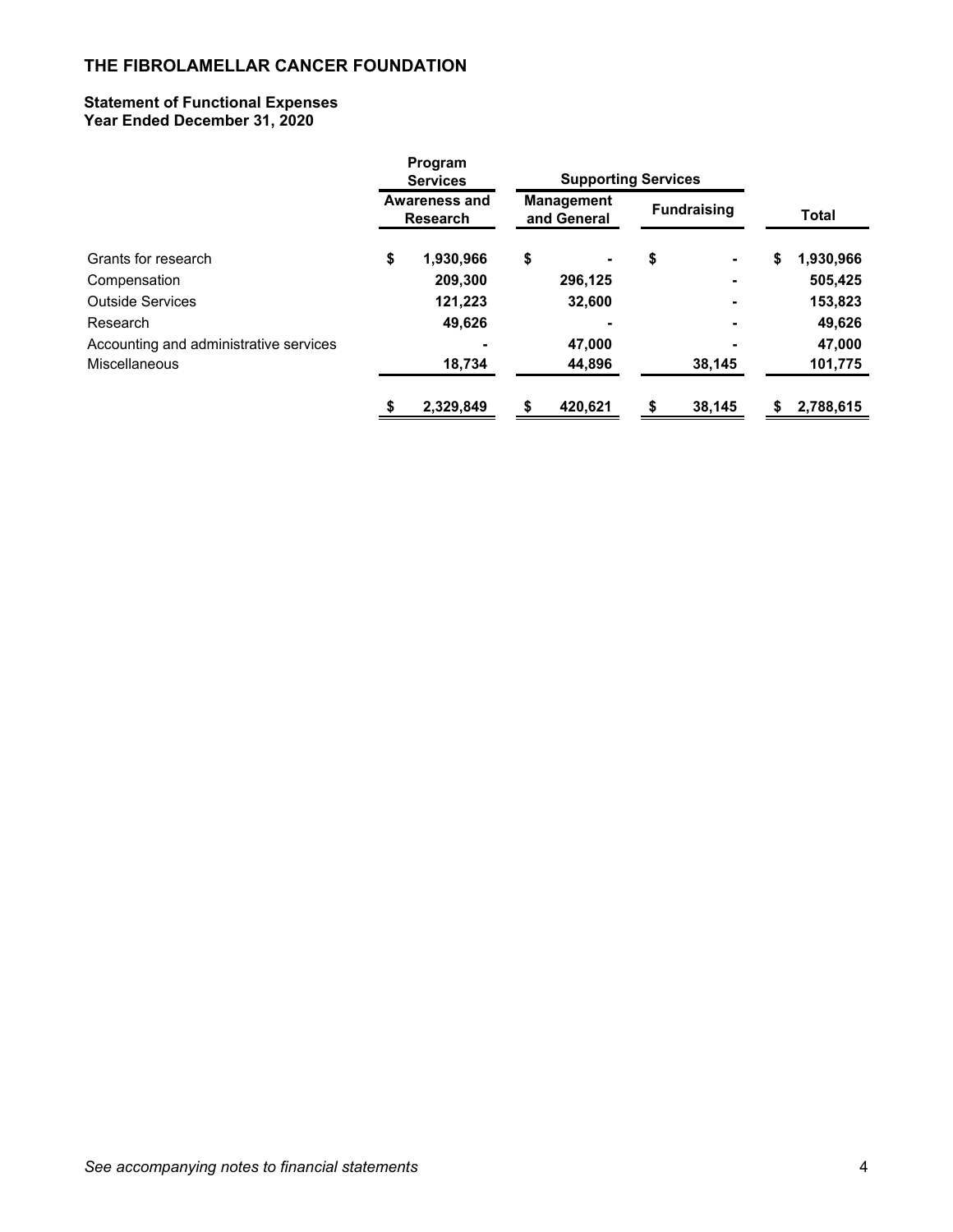#### **Statement of Cash Flows Year Ended December 31, 2020**

| <b>Cash flows from operating activities:</b>                          |                  |
|-----------------------------------------------------------------------|------------------|
| Change in net assets                                                  | \$<br>(720, 114) |
| Adjustments to reconcile change in net assets to net cash provided by |                  |
| operating activities:                                                 |                  |
| Depreciation expense                                                  | 783              |
| Unrealized gain on investments                                        | (180, 106)       |
| Changes in:                                                           |                  |
| Other receivables                                                     | 109,500          |
| Prepaid expenses                                                      | 33,542           |
| Accounts payable and accrued expenses                                 | (83, 753)        |
| Due to/from related party                                             | 7,705            |
| Grants payable                                                        | 1,172,615        |
| Net cash provided by operating activities                             | 340,172          |
| Net change in cash and cash equivalents                               | 340,172          |
| Cash and cash equivalents, beginning of the year                      | 1,496,678        |
| Cash and cash equivalents, end of year                                | 1,836,850        |
|                                                                       |                  |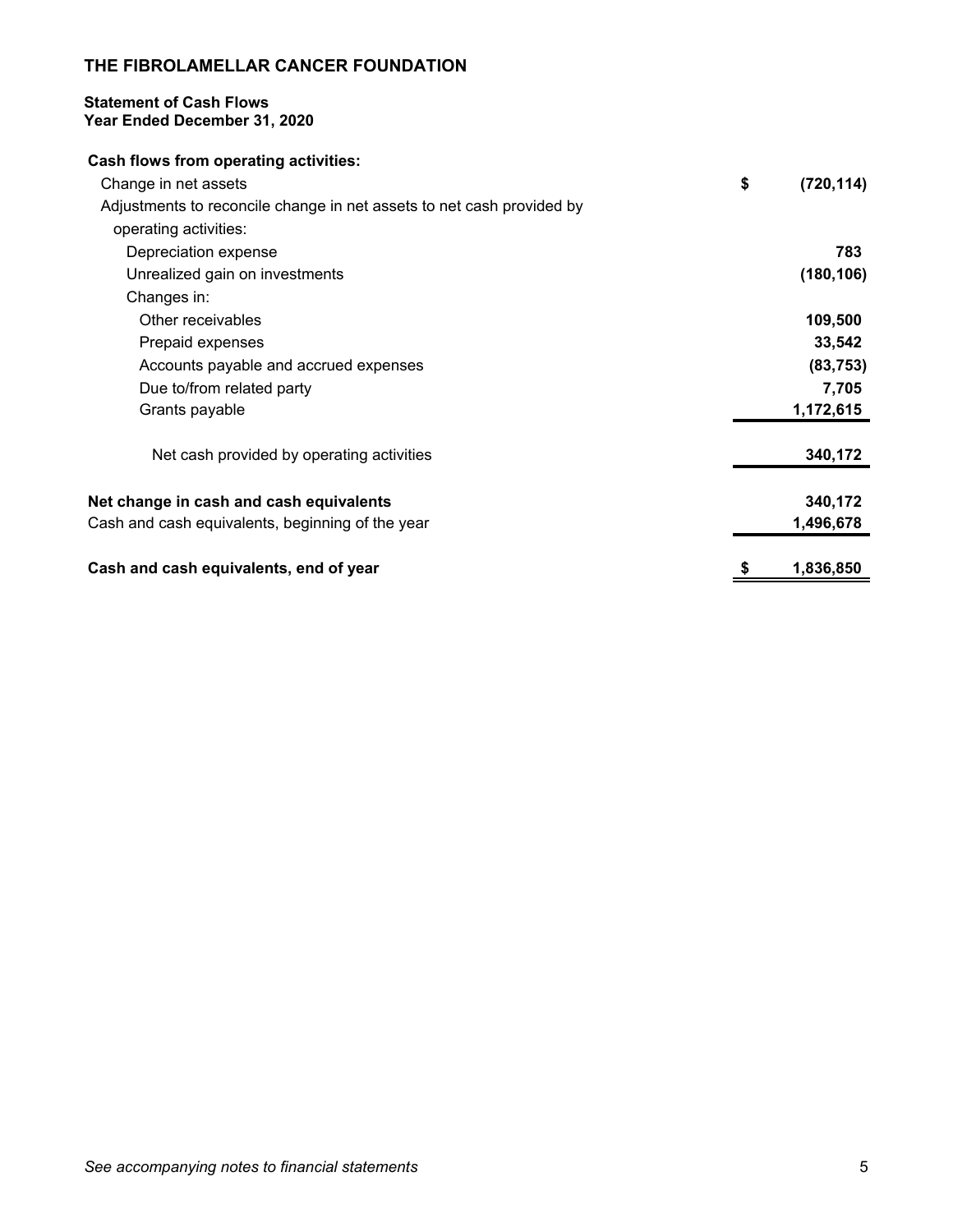**Notes to Financial Statements December 31, 2020** 

#### **NOTE A - ORGANIZATION AND SUMMARY OF SIGNIFICANT ACCOUNTING POLICIES**

#### **[1] Organization:**

The Fibrolamellar Cancer Foundation (the "Foundation") is a not-for-profit organization organized under the laws of the State of Delaware. The Foundation was established to raise awareness and provide research funds for fibrolamellar hepatocellular carcinoma, a rare form of liver cancer that is primarily seen in teens and young adults. Currently, there are no viable treatment options other than liver resection surgery. The Foundation's mission is to find a cure and reliable treatment options for those diagnosed with this rare disease as well as enhance communication among healthcare professionals and patients.

The Foundation devotes all its time to fundraising, grant-making and building collaborative relationships to support these causes. The activities of the Foundation began in June 2009 and are conducted by the Board of Directors and officers of the Foundation.

#### **[2] Basis of presentation:**

These financial statements, which are presented on the accrual basis of accounting in accordance with accounting principles generally accepted in the United States of America ("U.S. GAAP"), have been prepared to focus on the Foundation as a whole and to present balances and transactions according to the existence or absence of donor-imposed restrictions. Accordingly, net assets and changes therein are classified as follows:

- Net assets without donor restrictions net assets available for use in general operations and not subject to donor-imposed stipulations.
- Net assets with donor restrictions net assets subject to donor-imposed restrictions. Some donor-imposed restrictions are temporary in nature, such as those that will be met by the passage of time or other events specified by the donor. Other donor-imposed restrictions are perpetual in nature, where the donor stipulates those resources be maintained in perpetuity by the Foundation. Donor-imposed restrictions are released when a restriction expires, that is, when the stipulated time has elapsed, when the stipulated purpose for which the resource was restricted has been fulfilled, or both. Donor restricted contributions whose restrictions are met in the same reporting period are reported as revenue without donor restrictions.

Revenues are reported as increases in net assets without donor restrictions, unless use of the related asset is limited by donor-imposed restrictions. Expenses are reported as decreases in net assets without donor restrictions. Gains on investments and other assets or liabilities are reported as increases or decreases in net assets without donor restrictions, unless their use is restricted by donor stipulation or by law.

#### **[3] Use of estimates:**

The preparation of financial statements in conformity with U.S. GAAP requires management to make estimates and assumptions that affect the reported amounts of assets and liabilities and disclosure of contingent assets and liabilities at the date of the financial statements and the reported amounts of income and expenses during the reporting period. Actual results could differ from those estimates.

#### **[4] Cash and cash equivalents:**

Cash and cash equivalents include highly liquid investments with initial maturity dates of three months or less.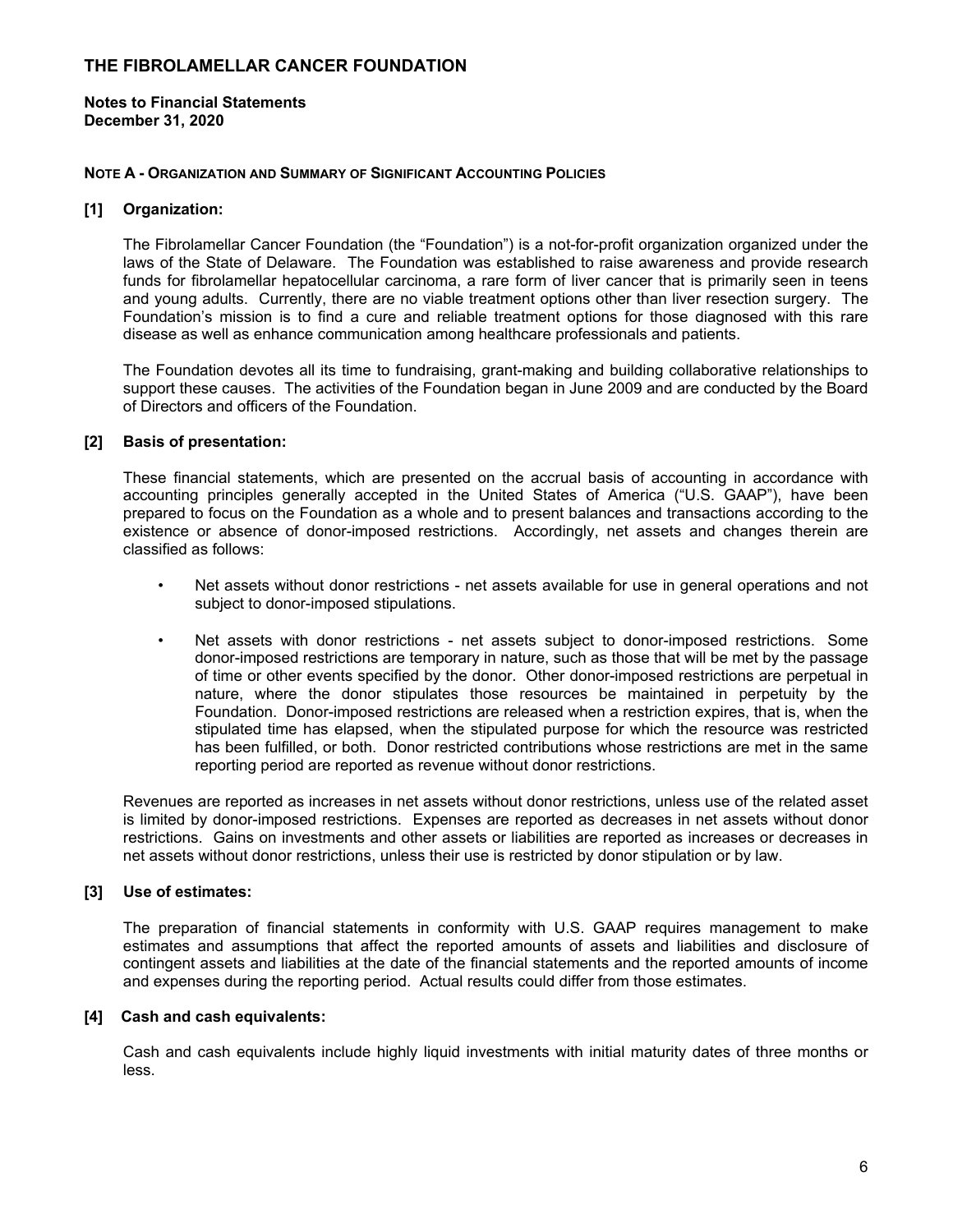**Notes to Financial Statements December 31, 2020** 

#### **NOTE A - ORGANIZATION AND SUMMARY OF SIGNIFICANT ACCOUNTING POLICIES (CONTINUED)**

#### **[5] Investments:**

The Foundation accounts for its investments in accordance with relevant authoritative guidance, which defines fair value, establishes a framework for measuring fair value, and requires enhanced disclosures about fair value measurements. Investments are reflected on the statement of financial position at fair value, with changes in unrealized gains and losses resulting from changes in fair value reflected in investment income reported in the statement of activities. Fair value is the estimated amount that would be received to sell an asset, or paid to transfer a liability, in an orderly transaction between market participants at the measurement date.

Investments consist of investments in limited partnerships that are non-marketable. The net asset value provided by the partnerships' management is used as a practical expedient measurement of fair value. This method may produce a fair value estimate that may not be indicative of the net realizable value or reflective of future values. Furthermore, although management believes this valuation method is appropriate and consistent with the practices of other market participants, the use of different methodologies or assumptions to determine fair value could result in a different fair value measurement at the reporting date.

Investments received as contributions, if any, are initially recorded at fair value at the date of receipt. Realized gains and losses and the change in unrealized gains and losses resulting from changes in fair value are reflected in the investment income reported in the statement of activities.

Users of these financial statements should be aware that the financial markets' volatility may significantly impact the subsequent valuation of the Foundation's investments. Accordingly, the valuation of investments may not necessarily be indicative of amounts that could be realized in a current market exchange.

#### **[6] Equipment:**

Equipment is stated at cost less accumulated depreciation. Depreciation is provided using the straight-line method over the estimated useful life of the equipment of five years. The Foundation capitalizes all equipment with a cost of \$1,000 or greater and expenses all repairs and maintenance as incurred.

#### **[7] Contributions:**

Contributions are recognized as in the period when they are received or unconditionally pledged. Contributions of assets other than cash are recorded at fair value at the date of the donation.

Conditional contributions or promises to give, that is, those with a measurable performance or other barrier and a right of return, are not recognized until the conditions on which they depend have been met. There were no conditional contributions or promises to give as of December 31, 2020.

#### **[8] Income taxes:**

The Internal Revenue Service ("IRS") has determined that the Foundation qualifies as a tax-exempt organization under Section 501(c)(3) of the Internal Revenue Code ("IRC") and is exempt from tax on related income pursuant to Section 501(a) of the IRC. The Foundation is classified as a public charity. Accordingly, no provision for income taxes has been recorded in the accompanying financial statements.

Management has analyzed the tax positions taken by the Foundation, and has concluded that as of December 31, 2020, there are no uncertain positions taken or expected to be taken that would require the recognition of a liability or disclosure in these financial statements. The Foundation recognizes accrued interest and penalties associated with uncertain tax provisions, if any. There were no income tax-related interest and penalties recorded for the year ended December 31, 2020.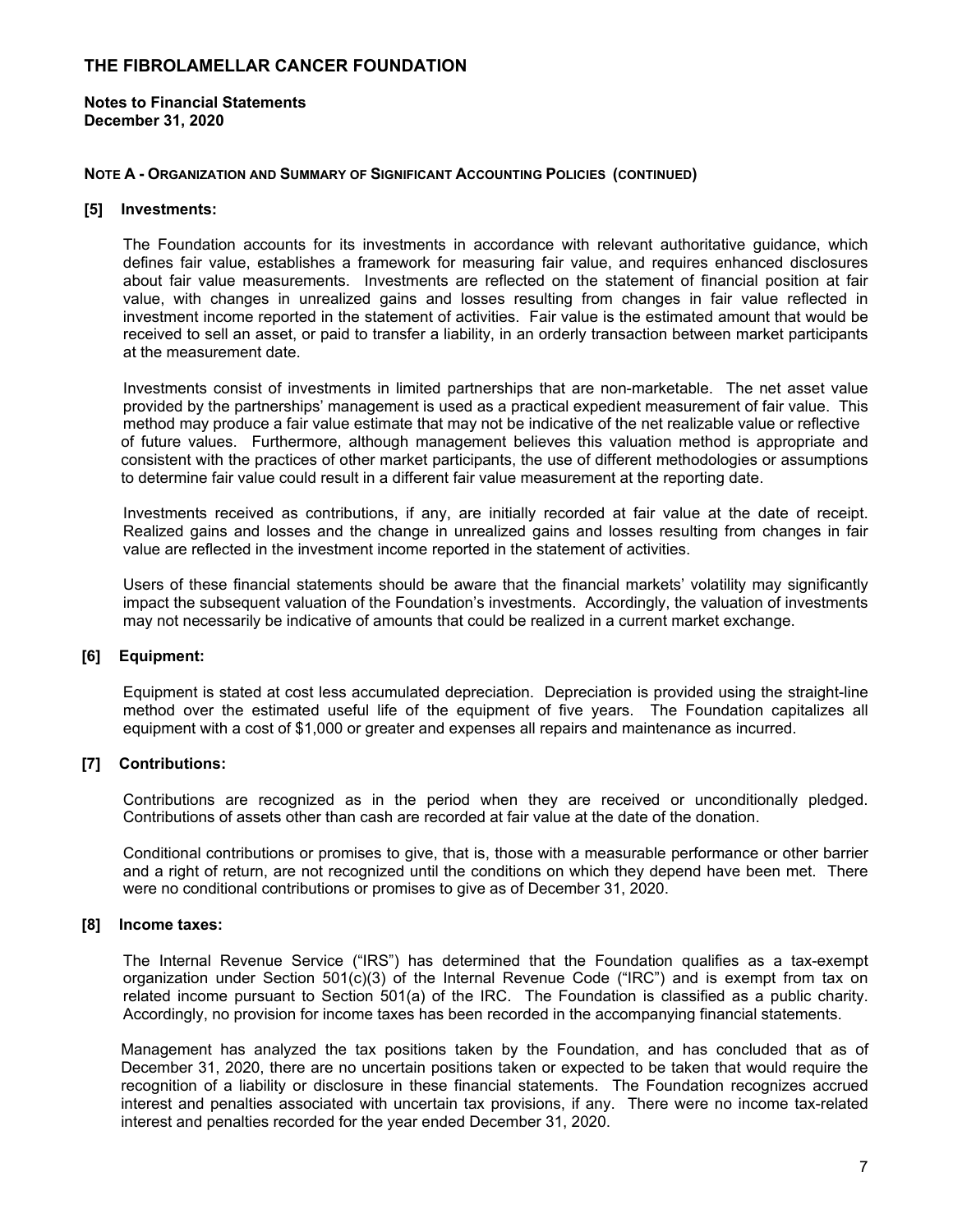**Notes to Financial Statements December 31, 2020** 

#### **NOTE A - ORGANIZATION AND SUMMARY OF SIGNIFICANT ACCOUNTING POLICIES (CONTINUED)**

#### **[9] Donated services:**

Donated services are recognized as revenues and expenses if the services received (a) create or enhance nonfinancial assets or (b) require specialized skills that are provided by individuals possessing those skills, and would typically need to be purchased if not provided by donation.

#### **[10] Adoption of new accounting pronouncement:**

In June 2018, the Financial Accounting Standards Board ("FASB") issued Accounting Standards Update ("ASU") No. 2018-08, *Clarifying the Scope and the Accounting Guidance for Contributions Received and Contributions Made* (Topic 958). ASU 2018-08 clarifies and improves guidance concerning, 1) evaluating whether a transaction should be accounted for as an exchange transaction or as a contribution, and 2) determining whether a contribution received is conditional. ASU 2018-08 is effective for annual periods beginning after December 15, 2018 for entities that are resource recipients and for annual periods beginning after December 15, 2019 for entities that are resource providers. Accordingly, the Foundation adopted the resource recipient portion for its year ended December 31, 2019 and adopted the resource provider portion for the year ended December 31, 2020. The adoption of ASU 2018-08 did not have a material effect on the financial statements.

#### **[11] Upcoming accounting pronouncements:**

In September 2020, the FASB issued ASU No. 2020-07, Presentation and Disclosures by Not-for-Profit Entities for Contributed Nonfinancial Assets (Topic 958). The objective of ASU 2020-07, along with its subsequent amendment, is to increase transparency of contributed nonfinancial assets for not-for-profit entities through enhancements in presentation and disclosure requirements. Not-for-profit entities will now be required to present contributed nonfinancial assets as a separate line item in the statement of activities, apart from contributions of cash and other financial contributions. Not-for-profit entities will also be required to disclose various information related to contributed nonfinancial assets. The amendment in this update should be applied on a retrospective basis and is effective for annual periods beginning after June 15, 2021, and interim periods within annual periods beginning after June 15, 2022. Early adoption is permitted. The Foundation is currently evaluating the effect that the new standard will have on its financial statements and related disclosures.

#### **[12] Subsequent events:**

The Foundation evaluated events through October 27, 2021, which was the date the financial statements were available to be issued.

#### **NOTE B - EQUIPMENT**

Equipment at December 31, 2020 consists of the following:

| Equipment                      | \$. | 3.917   |
|--------------------------------|-----|---------|
| Less: accumulated depreciation |     | (1,697) |
|                                |     |         |
| Total                          |     | 2.220   |

Depreciation expense for the year ended December 31, 2020 was \$783.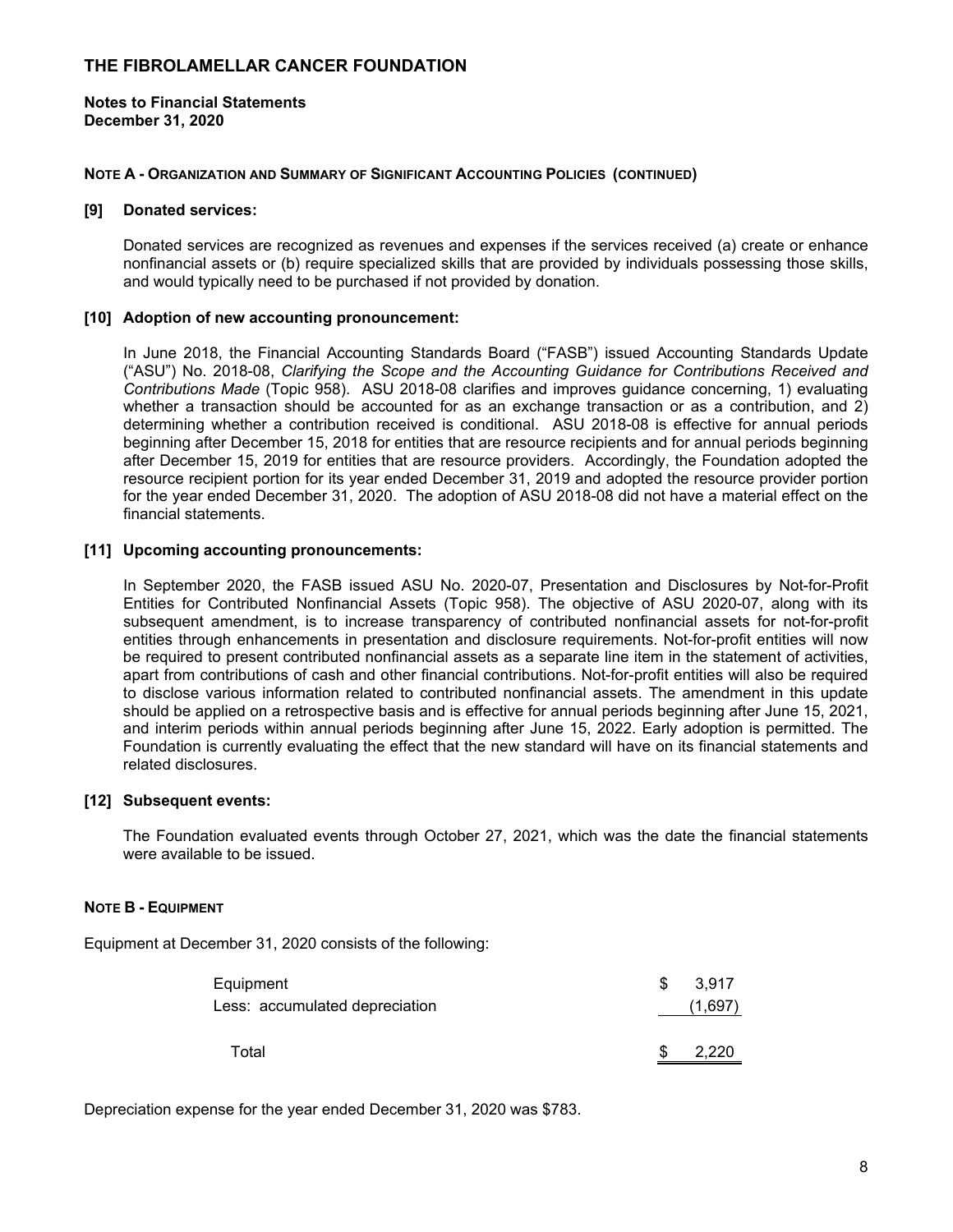#### **Notes to Financial Statements December 31, 2020**

#### **NOTE C - INVESTMENTS**

The Foundation invested \$3,000,000 in limited partnerships that were valued at \$3,556,517 as of December 31, 2020.

Net investment income is reported in the statement of activities and consists of net unrealized gains on investments of \$180,106, and interest and other investment income of \$2,942.

#### **NOTE D - FAIR VALUE MEASUREMENTS**

Limited partnership interests measured at net asset value ("NAV") totaled \$3,556,517. The Foundation's investments are measured at fair value using the NAV per share (or its equivalent) as a practical expedient and therefore are not classified in the fair value hierarchy.

Information regarding the nature and risk of certain investments reported at NAV as of December 31, 2020 is as follows:

| <b>Investment</b>             | <b>Fair Value</b> | <b>Unfunded</b><br><b>Commitments</b> | <b>Redemption</b><br><b>Frequency</b> | <b>Redemption</b><br><b>Notice Period</b> |
|-------------------------------|-------------------|---------------------------------------|---------------------------------------|-------------------------------------------|
| <b>Limited Partnerships:</b>  |                   |                                       |                                       |                                           |
| Floating Rate Funds (a)       | 2,431,349         | S                                     | Monthly<br>٠                          | 45 Days                                   |
| Credit Opportunities Fund (b) | 1,125,168         |                                       | Quarterly<br>۰                        | 60 Days                                   |

(a) Floating rate fund invests primarily in senior secured and second lien bank loans and bonds.

(b) Credit Opportunities Fund investments primarily in corporate credit related assets.

#### **NOTE E - TRANSACTION WITH RELATED PARTIES**

Certain directors and officers of the Foundation are officers and employees of Stone Point Capital LLC ("SPC"). Additionally, SPC provides several services at no cost to the Foundation, which includes accounting and communications. The estimated value of these services amounted to \$47,000 which was recorded as both an inkind contribution and accounting and administrative services expense in the statement of activities. In 2020, the Charles A. and Marna Davis Foundation contributed \$377,500, which represents approximately 20% of total contribution revenue. Together with in-kind contributions provided by SPC, such contributions covered all administrative costs of the Foundation, so that 100% of donations received from others are available to fund program services. As of December 31, 2020, the Foundation had a liability to SPC of \$8,925.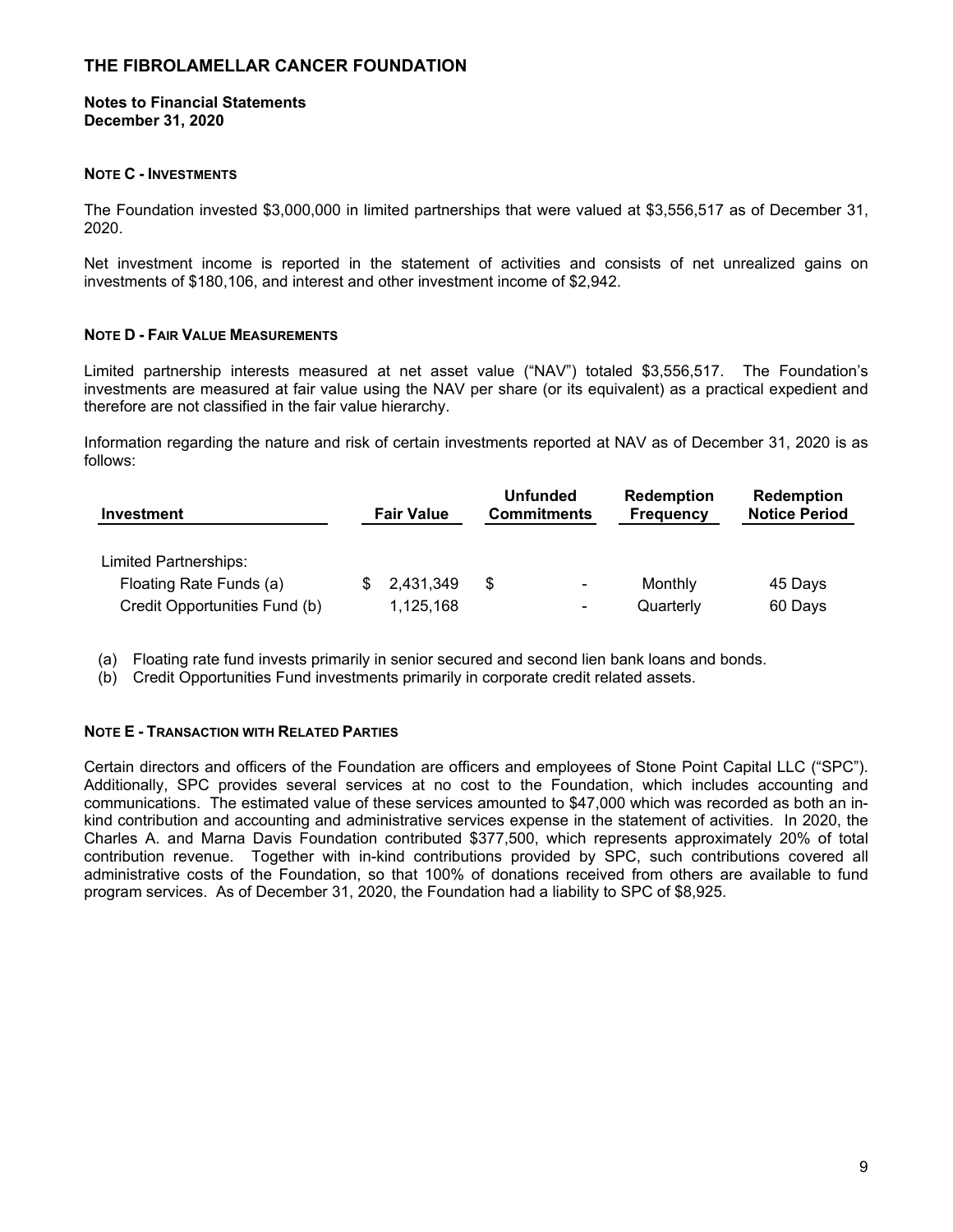#### **Notes to Financial Statements December 31, 2020**

#### **NOTE F - GRANTS PAYABLE**

Grants payable are recognized in the accompanying financial statements at the time of Foundation approval. The Foundation's grants payable at December 31, 2020 are payable as follows:

| \$1.441.046 |
|-------------|
| 306,620     |
|             |
| \$1,747,666 |
|             |

The amount of the discount to net present value of the grants payable in more than one year was immaterial to these financial statements and therefore have not been recorded. For the year ended December 31, 2020, the Foundation approved \$1,930,965 of new grants, and paid grants of \$758,350.

Conditional grants and promises to give are not recorded as expenses until the condition on which they depend have been met. A grant is deemed to be conditional if it includes one or more measurable barriers and a right of return or forfeiture. As of December 31, 2020, there was \$500,000 of grants conditioned on meeting proof of concept stipulated in the grant agreement.

#### **NOTE G - NET ASSETS WITH DONOR RESTRICTIONS**

Net assets with donor restrictions are restricted for the following purposes for the period ending December 31, 2020 as follows:

|                                                    | 2020    |
|----------------------------------------------------|---------|
| Purpose restrictions:<br><b>CZI Grant Research</b> | 408,062 |
| Total net assets with donor restrictions           | 408.062 |

Net assets were released from donor restrictions by incurring expenses satisfying the restricted purpose or by occurrence of the passage of time or other events specified by the donors as follows for the years ended December 31, 2020:

|                                      |     | 2020   |
|--------------------------------------|-----|--------|
| Satisfaction of purpose restriction: |     |        |
| CZI Grant Research                   | \$. | 56.938 |

#### **NOTE H - PROGRAM COSTS**

The Foundation sponsors events to help facilitate communication within the fibrolamellar community. Such events included a patients' gathering and doctors' summit. All program events during 2020 were canceled due to COVID-19.